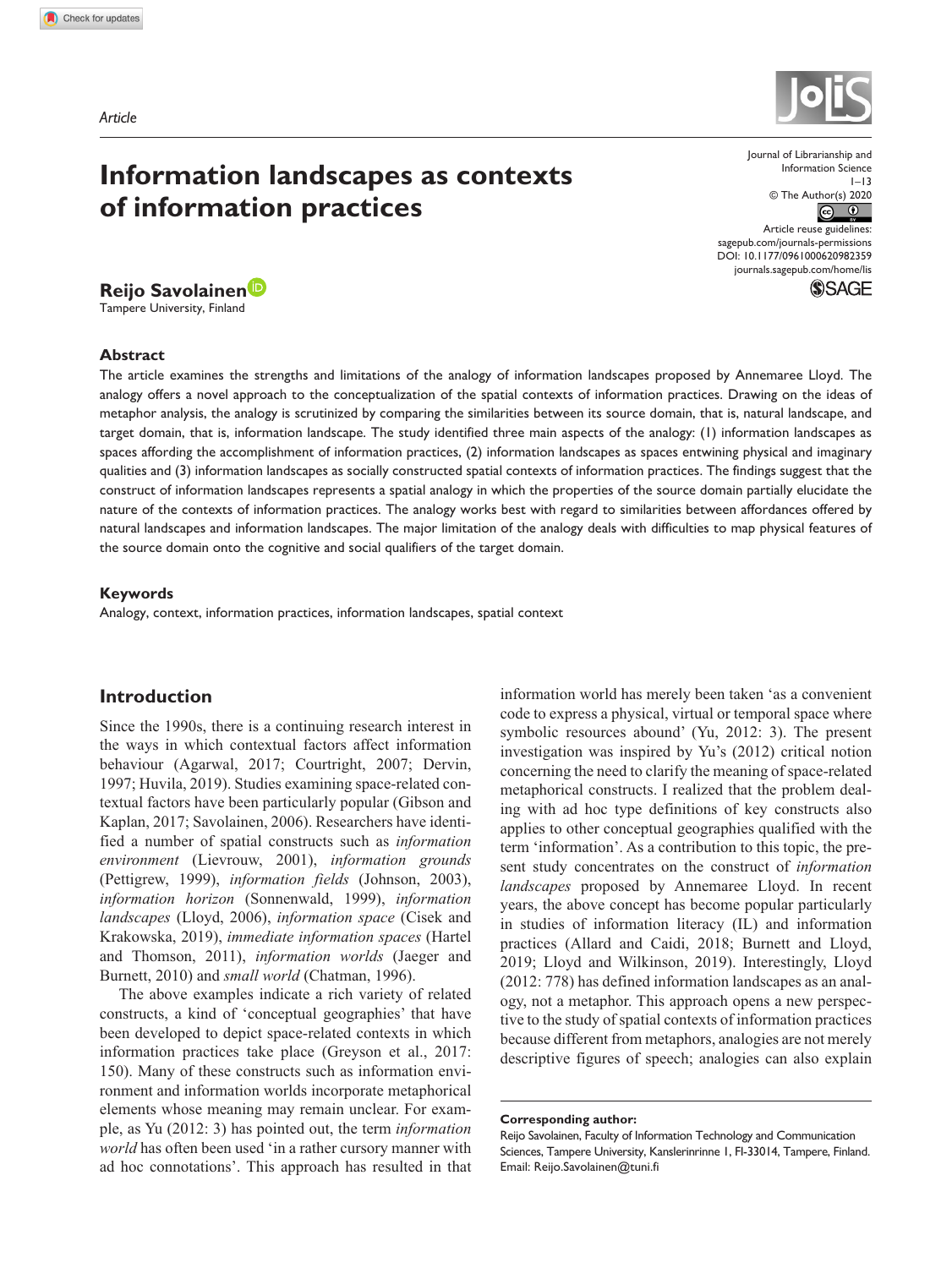things. There is a need to clarify the meaning of spatial analogies because they hold considerable potential in facilitating the understanding of contextual factors in terms of more familiar concepts. The clarification of the nature of spatial analogies such as information landscapes is also important because there is a danger that a narrow or literal understanding of analogies would diminish their explanatory power.

To examine the above issues, the study makes use of the ideas of metaphor analysis because analogy is a type of metaphor. An analogy maps the similarities of entities from a concrete *source domain* to a *target domain* that is abstract in nature (Holyoak, 2012; Lakoff and Johnson, 1980). Thus understood, the analogy of information landscapes would suggest, for example, that there are similarities in the ways in which forest paths enable hiking (source domain) and the ways in which information sources available at a workplace enable information seeking progressing from a source to another (target domain). However, would the analogy of information landscapes be that simple? What are the strengths and limitations of the analogy? The main goal of the present study is to examine how Lloyd employed the analogy in her definition of information landscapes and how this can be strengthened by a more systematic comparative analysis between the source and target domains. By answering these questions, the present study contributes to the conceptual clarification of the nature of spatial contexts shaping information practices.

The rest of the article is structured as follows. First, to give background, the concepts *landscape, information landscape(s)* and *analogy* are introduced, followed by the specification of the research setting. The most part of the article will be occupied by the 'Findings' section. The last sections discuss the findings and reflect their value.

### **Background**

### *Landscapes and information landscapes*

In general, *landscapes* can be understood as 'bounded spaces in which human behaviours occur' (Branton, 2009: 51). Geographers have traditionally used the term *landscape* to refer to a perspective view of a portion of the material earth surface that can be perceived by humans via the senses, especially vision (Fabrikant et al., 2010: 255). There are two main types of landscapes. *Natural landscapes* are considered to be environments that have not been altered by humans in any shape or form. Natural landscapes are typically experienced on the curved twodimensional surface when hiking on trails, for example. *Cultural landscapes* are different in that they refer to environments that have been altered in some manner by people (Spencer-Wood and Baugher, 2010). Urban environments exemplify cultural landscapes in that they contain elements such as buildings with multiple stories, bridges and subway systems (Fabrikant et al., 2010: 257–258). The above examples draw attention to human activities that various spaces afford (Gibson, 1986). However, from the viewpoint of humanities and social sciences, landscape is not simply a physical container for behaviour because the most pertinent issues deal with the relationships between a place and human behaviours that occur within it. This notion is relevant for the study of the construct of information landscape(s), too.

Early examples of the use of the concept of information landscape date back to the beginning of the 2000s. Chen et al. (2002) examined navigation in the networked information sources and proposed that an information landscape is among the most appealing design options of representing the essence of distributed information resources to users. Somewhat later, Skovira (2005) proposed the term *informational landscape*. It was used synonymously to *information ecology* and *infoscape*, with the intent of developing a model for designing organizational information systems. More recently, Lee and Butler (2019) proposed the theory of *local information landscapes* to examine how local information is fragmented across different information sources. Another recent example of the use of the concept of information landscape is offered by Haines et al. (2019). They examined the information landscape of indigenous elders' knowledge and cultural practices. In this particular context, the term *information landscape* refers to textual knowledge mapping of individual cultural practices and experiences, which constitute a holistic and dynamic knowledge system.

So far, the most influential proponent of the construct of information landscape is Annemaree Lloyd. Her approach to this concept differs remarkably from the above studies because the main attention is devoted to information landscape as a major context of information practices. An early characterization of the construct of information landscape was presented in Lloyd's (2006) article on IL landscapes. Drawing on her (unpublished) PhD dissertation into the nature and manifestation of workplace IL among a group of firefighters, Lloyd (2006: 570) proposed that IL should be defined as 'the ability to know what there is in a landscape and to draw meaning from this through engagement and experience with information'. From the viewpoint of firefighters, information landscape as a major context of IL appeared as a complex constellation of social and physical (embodied) factors, coupled with the availability of recorded information (documents). To emphasize the diversity of such contexts, Lloyd prefers the plural form of the companion words, that is, *information landscapes*.

The characterizations of information landscapes have been elaborated further in Lloyd's later writings. In the textbook titled *Information literacy landscapes: Information literacy in education, workplace and everyday contexts*, the term *information landscape* refers to the broad contexts or settings through which IL has been researched (Lloyd, 2010: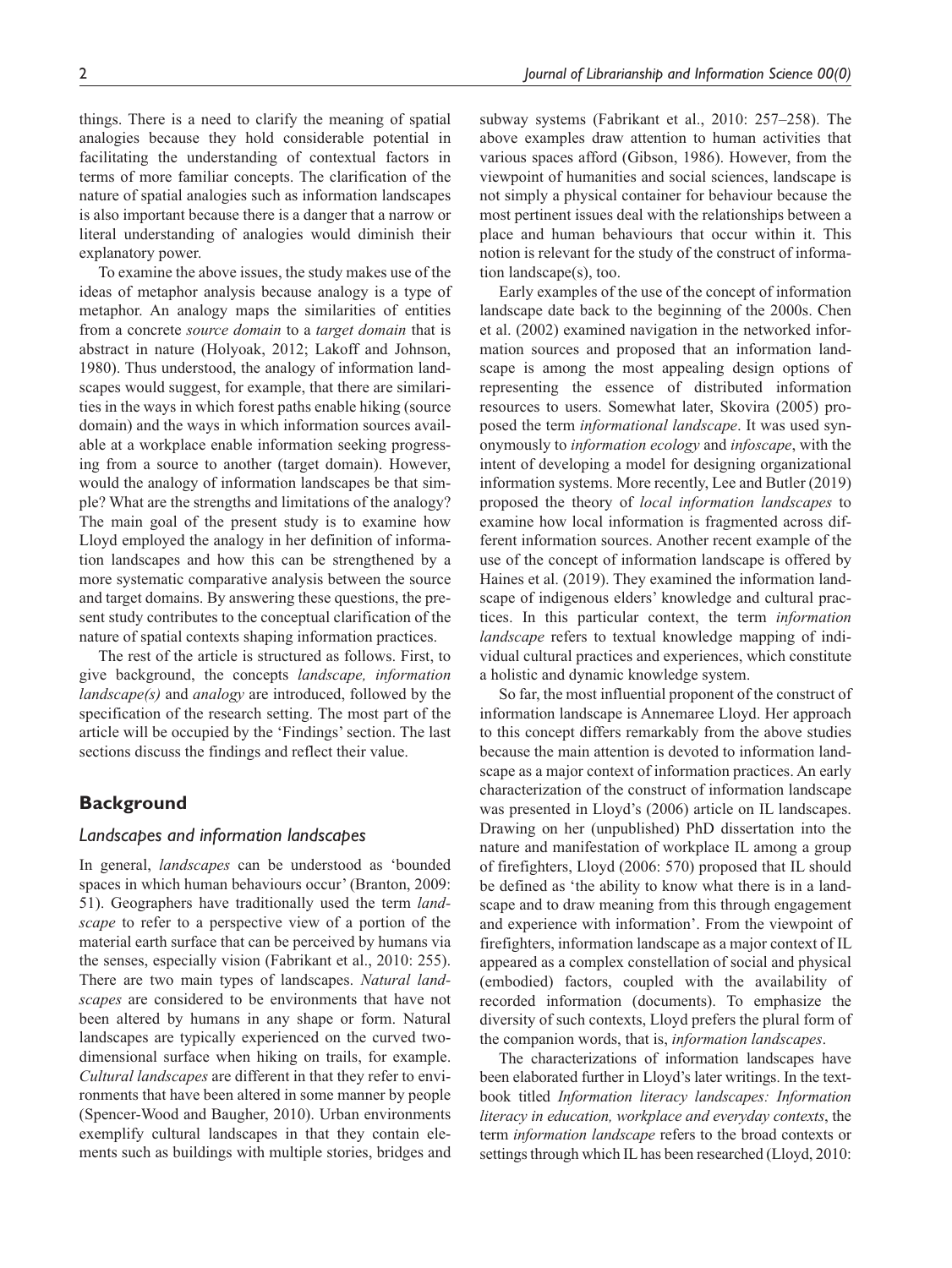9). Another meaning of the term is 'communicative space' through which people develop identities and form relationships based on shared practices and ways of doing and saying things. More specifically, information landscapes are depicted as 'intersubjectively created spaces that have resulted from human interaction, in which information is created and shared and in which information eventually sediments as knowledge' (Lloyd, 2010: 9). The nature of information landscape is elucidated by comparing it to physical landscape: similar to it, information landscapes evolve; their 'social, historical, political and economic layers are deposited to form the foundations of the intersubjective space' (Lloyd, 2010: 9–10). In her book, Lloyd also made one of the first references to information landscapes as an analogy. However, no detailed explanation is offered about why information landscape was chosen as the label for the major context of IL and information practices. Lloyd (2010: 141) just pointed out that

by using this analogy of landscape and how people come to know place and space, I hope to convey some of the complexities we face when trying to understand information literacy as a holistic socio-cultural practice and how this practice is manifest in a particular landscape.

The above characterization alludes that the construct of information landscapes is highly complex and difficult to explain in concrete terms, despite a clarifying comparative reference to physical landscape.

In a later study, the analogy was justified by the need to elucidate the people-in-practice perspective of IL and to introduce the epistemology of this perspective (Lloyd, 2012: 778). To this end, an information landscape was described as an intersubjective space that represents the range of modalities (epistemic, social and physical) and types of sources that people draw on to inform their practice. The features of such landscapes were further specified by proposing that 'within any setting there are many landscapes' (Lloyd, 2012: 778). First, meta-practices, which represent one type of landscape, shape other practices and reflect information specific to the broader discourses and narratives of the setting. Second, meta-practices are constituted by smaller practices, thus representing other types of landscapes where the practice may be more specific. For example, nurses' information landscapes are broadly constructed 'around discourses related to clinical knowledge and practice' (Lloyd, 2012: 778).

Thus far, the most detailed definition of the concept of information landscapes is formulated by Lloyd and Wilkinson (2016: 302). It is referred to as

the total relations that exist between people who engage in similar performances and through those performances develop similar ways of knowing and making meaning. Information landscapes are shaped via information modalities that have resonance with the site through performance, endeavour or

situation. The landscape is therefore formed and accessed through the semantic space (through language), materially (through analogue and digital mediums; through the use of material objects) and corporeally through performance and observation of performance (embodied practices).

This suggests that the construct of information landscapes represents a complex constellation of intertwined factors (semantic, material and embodied) that condition the ways in which people seek, use and share information and can become information literate.

### *The nature of analogies*

The core of analogy is to think about a new, typically more abstract area of knowledge, a *target domain*, by comparing it to a known and more concrete area of knowledge, a *source domain* (Lakoff and Johnson, 1980). In the case of the present study, the construct of information landscapes represents the target domain, while the source domain is depicted by natural landscape.

More specifically, *analogy* is a comparison between two objects, or systems of objects, that highlights respects in which they are thought to be similar (Bartha, 2019). Analogies are widely recognized as playing an important *heuristic* role, and they have been employed in a wide variety of settings to generate insight. Analogies differ from other types of domain comparisons in that they emphasize similarities in the relational structure across the domains, but not similarities in the attributes (Haglund, 2013: 35– 36). For example, it is possible to present an analogy between the structure of the atom and a solar system, where the central atomic nucleus corresponds to the sun and stands in a relation to smaller orbiting electrons, the counterpart of the planets in the solar system. However, analogies go beyond surface similarities, that is, any shared attributes of the constituting objects. For example, a focus on the sun being warm and yellow would in fact give a misleading idea of the atom. Instead, a genuine analogy focuses on the shared principle between the source and target domains. For example, the atom and a solar system may be interpreted as two examples of central force systems (Haglund, 2013: 35–36). To compare, metaphor is a special kind of analogy in the sense that the source and target domains are always semantically distant (Holyoak, 2012: 234). The metaphor has the structure  $X$  is  $Y$  (e.g. 'life is journey'), but metaphor goes beyond the literal truth of the sentence. Therefore, metaphors can be primarily approached as linguistic phenomena and figures of speech.

Similar to scientific models, analogies are representations in which certain aspects of a phenomenon are emphasized, while others are played down or completely ignored. The features of analogies can be examined by diverse criteria whose applicability varies from a context to another (Bartha, 2019).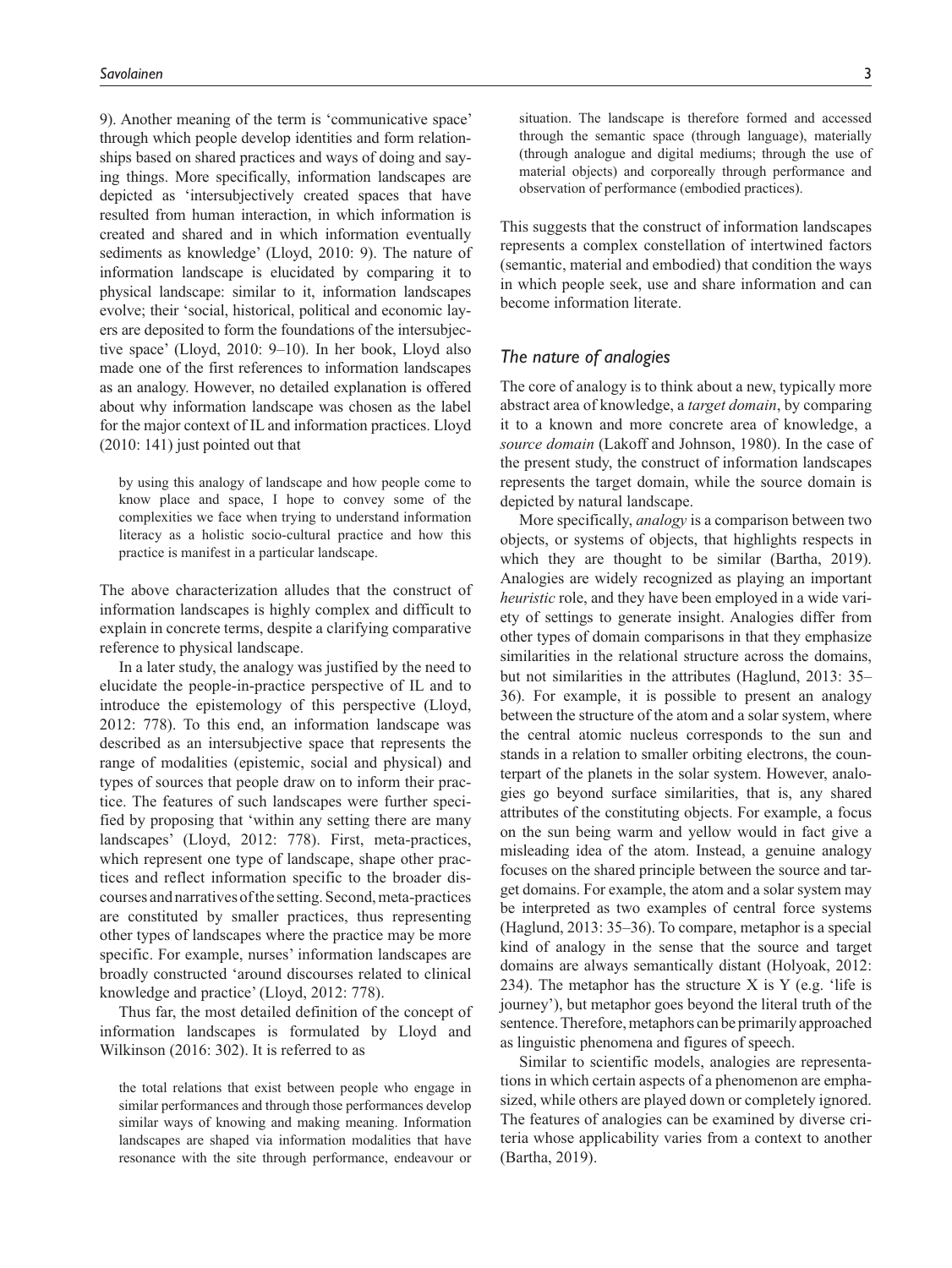The present study makes use of the ideas of material analogy proposed by Hesse (1966) because her approach is applicable for the examination of social scientific analogies such as information landscapes. The material analogy requires that the relations between the source and target domains must include similarities between observable properties; in the context of the present investigation, they can be exemplified by a forest path enabling hiking (source domain) and real-life observations (or perceptions) of how various information sources available in a workplace (target domain) enable information seeking. As discussed in the 'Findings' section of the present study, Lloyd's empirical studies on information practices provide support for the assumption that the main criterion of the material analogy can be met while examining the features of the analogy of information landscapes. As to the material analogy, Hesse (1966) regards observable similarities as metaphorical relationships between the two domains and labels them pre-theoretic because they draw on personal and cultural experience. In the case of the analogy of information landscapes, it is evident that Lloyd's empirical observations of the ways in which diverse groups such as firefighters and refugees identify information sources and seek access to them have offered her relevant personal and cultural experience of how space-related factors enable or constrain people's information practices.

One of the strengths of spatial analogies and metaphors is that they ultimately draw on material reality, be it ordinary physical space or commonsensical understandings of social proximity or distance between individuals (Silber, 1995: 346–347). For example, natural landscapes potentially provide a deep source domain for the creation of various spatial metaphors. This concrete, experiential facet of spatial analogies and metaphors is especially in accord with theoretical approaches that focus on practice constituted by concrete, tangible and embodied action. Combined with this concrete quality, spatial constructs are also appropriate to evoke the contextual aspects of social practices, including the practices dealing with information seeking, using and sharing. The power of spatial analogies and metaphors is based on that they allow people to grasp more abstract concepts by mobilizing concepts with which they are familiar in terms of everyday experience (Van Acker and Uyttenhove, 2012: 262–263). Therefore, spatial experiences tend to be particularly popular when attempts are made to explain and structure statements about abstract notions such as knowledge or information. On the contrary, spatial analogies tend to have limitations because the target domain – for example, information landscapes – is similar in some regard to the source domain, not the (natural) landscape as a whole. This means that the spatial analogy of information landscapes may only partially elucidate the nature of the contexts of information practices.

# **Research approach and research questions**

The literature review offered useful ideas for the analysis of the construct of information landscapes. To this end, the studies characterizing the nature of analogies appeared to be particularly useful. The research approach of the present study is based on two main perspectives on the study of analogies. First, the construct of information landscapes is approached in terms of material analogy by drawing on Hesse's (1966) study reviewed above. Most importantly, the material analogy deals with the requirement that the relations between the source and target domains must include similarities between observable properties. They can be exemplified by depicting the similarity between two contexts of human action: similar to a forest path which enables hiking step-by-step, a set of available information sources enables information seeking which proceeds stepwise from a source to another. The material criterion was chosen as a point of departure because it enables a realistic and sufficiently detailed approach to the study of the similarities of (natural) landscape and information landscapes. Second, the research approach is based on the assumption that the nature of analogies can be examined by analysing how an abstract area of knowledge – that is, target domain – is made intelligible by comparing it to a more concrete area of knowledge – that is, source domain (Bartha, 2019; Lakoff and Johnson, 1980). Finally, given that analogies are representations in which certain aspects of a phenomenon are emphasized, it is evident that the analogy of information landscapes may exhibit both strengths and limitations.

To examine the analogy of information landscapes in greater detail, the present study addresses the following research questions:

**Research Question 1 (RQ1):** As a spatial context of information practices, in which ways can the target domain of the analogy of information landscapes proposed by Lloyd be made intelligible by comparing it to the features of landscape (source domain)?

**Research Question 2 (RQ2):** What are the main strengths and limitations of Lloyd's approach to the analogy of information landscapes?

### **Research material and analysis**

As the study concentrated on the construct of information landscapes proposed by Lloyd, the gathering of the research material was begun by visiting the list of her publications available at [https://anniemlloyd.com/service/.](https://anniemlloyd.com/service/) In addition, to identify other studies relevant to the research topic, seven major databases were searched: EBSCO Academic Search Ultimate, Google Scholar, LISA, SAGE, Science Direct,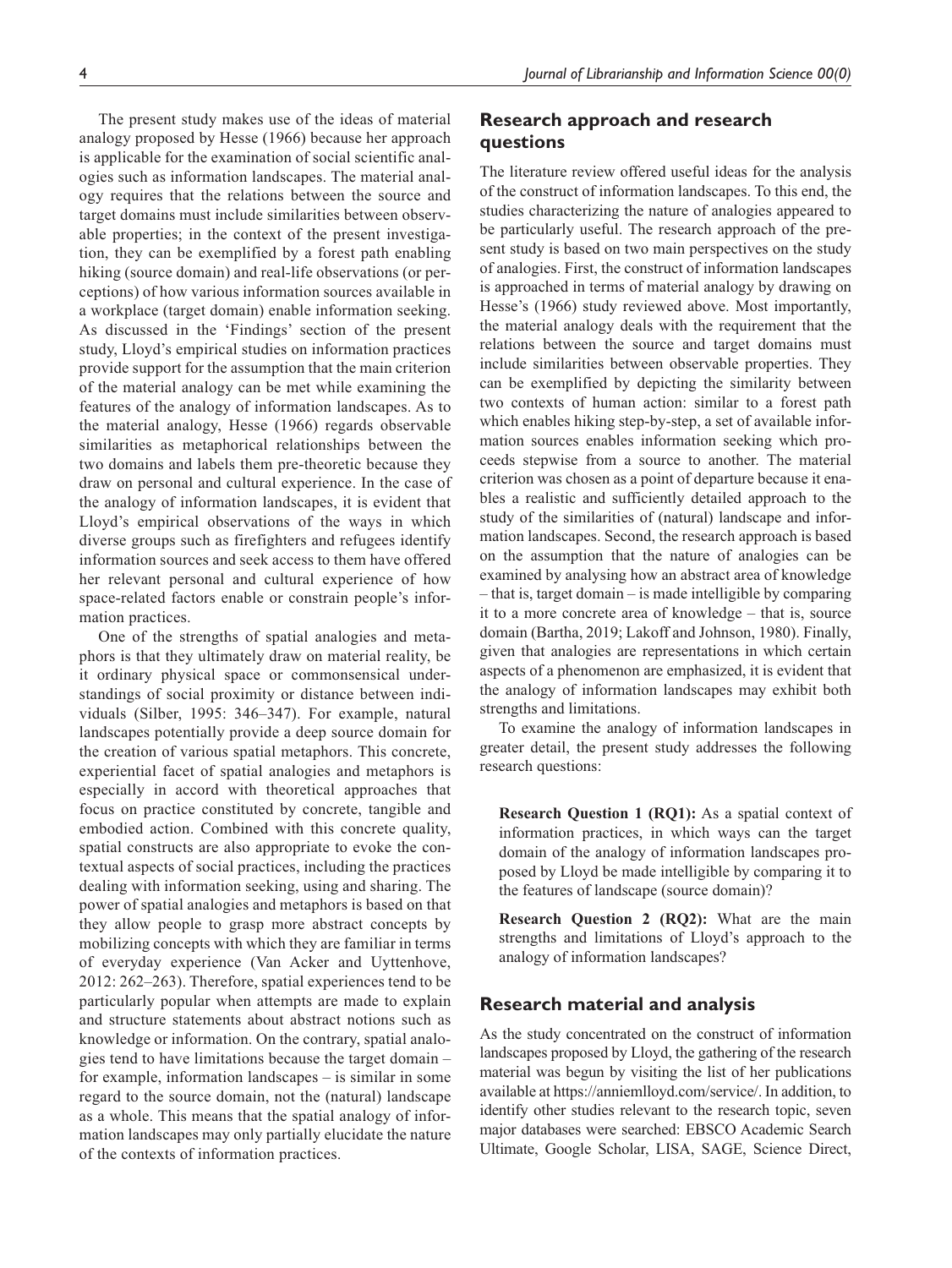Scopus and Springer Link. The search terms included information practice(s), information behaviour, context, spatial context, landscape, information landscape(s), information environment, information field, information grounds, information space, information world and small world. In addition, diverse combinations of search terms were used, for example, information landscape *and* information practice. The literature searches were intentionally extended beyond the construct of information landscapes to identify studies which would compare it to related concepts such as information environment and information world. The searches resulted in the identification of 106 potentially relevant studies published within the period of 1977–2019. It appeared, however, that many of these investigations are less relevant for the present study because they only repeated what has been written before about contextual factors of information behaviour, or used the term information landscape as a self-explanatory construct. After having excluded investigations of this kind, altogether 27 studies directly relevant for the present study were included in the final sample. Most of these studies include Lloyd's articles and investigations of other researchers making use of her ideas or wielding the concept of information landscape in different ways. The final sample was chosen by two criteria. First, the studies characterized information landscape(s) and related spatial constructs as contextual factors of information practices and human information behaviour. Second, these studies explicated in sufficient detail how the spatial features are constitutive of such constructs.

In the analysis of the above material, the model proposed by Treagust et al. (1998) was used. The model specifies the following steps for the interpretation of analogies:

- 1. Introduce the target domain;
- 2. Introduce the source domain;
- 3. Identify similar features across the domains;
- 4. Map the similar features explicitly;
- 5. Identify where the analogy breaks down;
- 6. Draw conclusions.

Steps 1 and 2 were described above in the subsections of the 'Background' section while introducing the concepts of landscape (source domain) and information landscapes (target domain). To take steps 3 and 4, the analysis was guided by Gentner's (1983) idea suggesting that in the identification of the source and target domains and in the mapping of their similar features, the analysis should be focused on comparatively few aspects from the source to the target. To achieve this, at the third stage (step 3), key features similar to source and target domains were identified by scrutinizing text portions referring to the features of landscape, for example, 'paths, nodes and edges' (Lloyd, 2006: 579), and information landscapes, for example, 'intersubjective space that represents the range of modalities (epistemic, social and physical) and types of sources

that people draw on to inform their practice' (Lloyd, 2012: 778). At the fourth stage of the analysis (step 4), similar features thus identified were mapped by scrutinizing how individual characteristics of the source domain correspond to the features of the target domain. More specifically, the relevant text portions identified at the previous stage were compared to find out the ways in which the features of the source and target domains are indicative of meaningful similarity elucidating information landscapes as contexts of information practices. This analysis offered answers to RQ1. At the fifth stage (step 5), the applicability and limits of the analogy were scrutinized by focusing on text portions indicative of cases in which meaningful similarities can be found between the features of the source and target domains. The analysis conducted at this stage answered to RQ2 dealing with strengths and limitations of the analogy. At step 6, the analysis was finalized by drawing conclusions from the main findings. In this context, the main features of information landscapes were compared to the constructs of information field and pathways, information grounds and information environment in order to elucidate the unique characteristics of the analogy.

# **Findings**

# *Information landscapes as spaces affording the accomplishment of information practices*

The analysis revealed three major aspects constitutive of the analogy of information landscapes developed by Lloyd and her associates. First, the information landscapes have been approached as spaces affording the accomplishment of information practices particularly in work-related and learning contexts. The significance of the concept of *affordance* is emphasized in Lloyd's early writings in particular. The basic idea of affordance is that the perceptual systems of any organism are designed to 'pick up' the information that is relevant to its survival and ignore the rest. The relevant information is about *opportunities* 'afforded' by the furnishings of the world: holes afford hiding in, cups afford drinking out of, trees afford climbing (Gibson, 1986). To depict the source domain, Lloyd (2006: 752; 2010: 138–141) refers to distinctive features of natural landscapes which are influenced over time by interrelated processes such as climate, erosion, deposition, tectonic forces and volcanic activity. Overall, however, the characterizations of the source domain are quite scarce: for example, (natural) landscapes are qualified as having 'paths, nodes and edges' (Lloyd, 2006; 578). In themselves, features such as these remain abstract and they are difficult to comprehend as spatial factors affording information seeking, for example. However, as discussed later on, the concept of 'path' has been used in an insightful manner in the development of the metaphor of 'desire lines' (Burnett and Lloyd, 2019).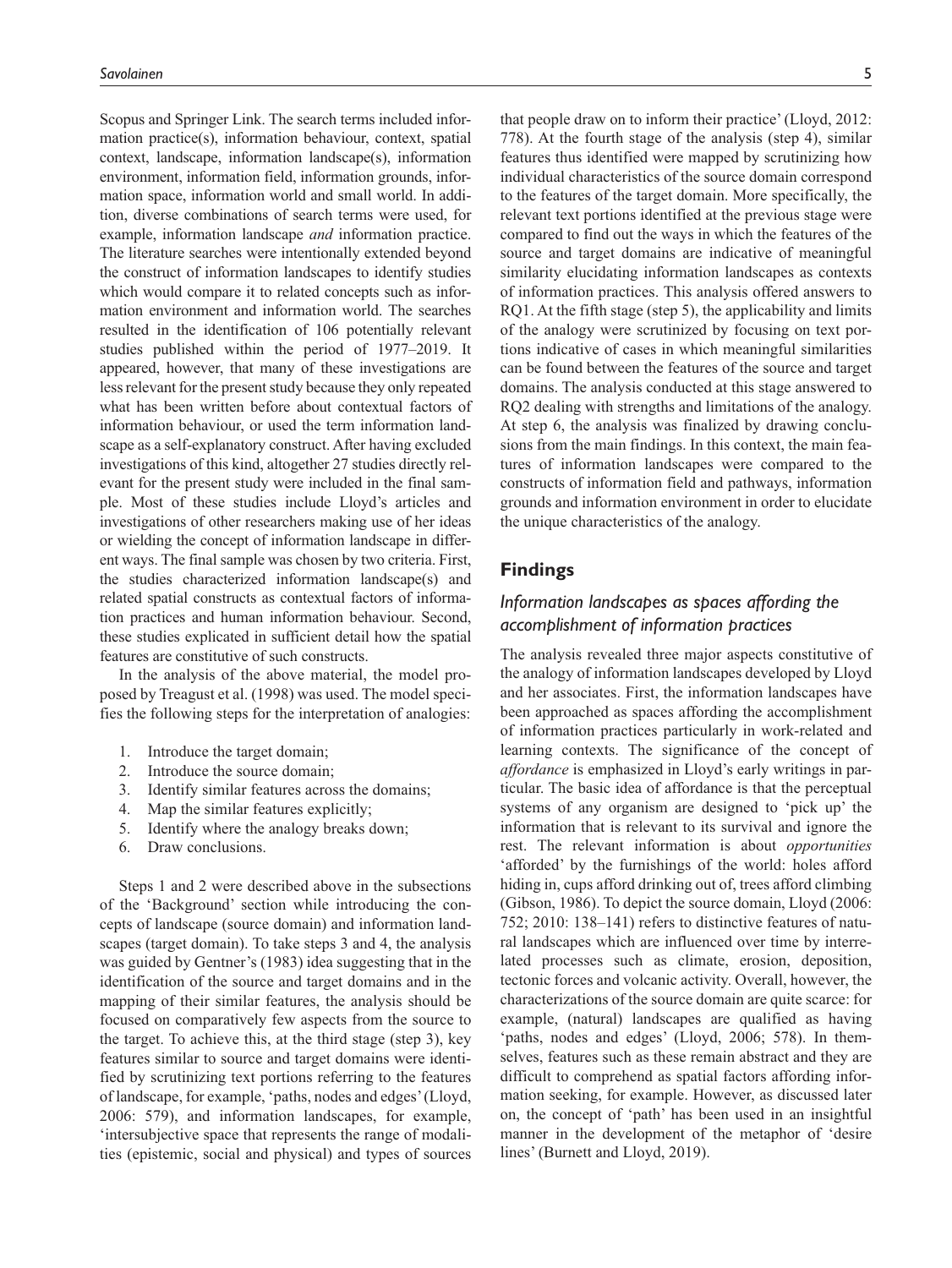Drawing on Gibson's (1986) ecological approach to visual perception suggesting that objects perceived in an environment can afford many different behaviours, Lloyd (2006: 572) characterized the features of the source and target domains by pointing out that 'structure and organization of the landscape affords a range of opportunities for people to engage with the sources of information that give the landscape its unique shape and character'. In this characterization, the expression of 'structure and organization of the landscape affords a range of opportunities' stands for the source domain, while the target domain is referred to as 'to engage with the sources of information that give the landscape its unique shape and character'. This suggests that similar to natural landscapes, information landscapes are approached as spaces of affordance. In the context of the target domain of the analogy, the concept of affordance generally refers to the 'invitational qualities', that is, opportunities afforded to individuals so that they can engage in the activities and interactions that are central to the values and practices of the workplace, for example (Lloyd, 2006: 578). Invitational qualities enable an individual to identify 'the kinds of knowledges (i.e. the multiple sites of knowledge that constitute being in the world) that are valued by members who are engaged or connected to the practice' (Lloyd, 2006: 572). Thus, people construct their information landscapes when they engage (connect) to a particular practice, for example, firefighting.

More specifically, the above depiction of the target domain suggests that an information landscape is not a separate space because it is inextricably intertwined with a workplace (practice)-related landscape. The latter incorporates affordances that relate to a range of opportunities, activities, symbols, artefacts and practices that the workplace as a space and the people who work in that space provide to facilitate learning and knowing (Lloyd, 2006: 572). The above assumption is well founded, and one of the strengths of the analogy of information landscapes is that it convincingly suggests how the similarity of the source and target domains is based on the idea of a common denominator, that is, affordance. Basically, affordances arise from the invitational qualities of workplace landscape which in turn offers a constellation of potentially useful sources of information. Hiking in a forest path and information seeking occurring in a workplace are similar in the meaning that both activities are afforded – to a certain extent – by physical and social structures. Both natural landscape and information landscapes incorporate physical entities, for example, path in a terrain (source domain) and printed manuals located in a workroom (target domain). However, the above source domain does not fully correspond to the target domain because the latter also refers to affordances related to the use of textual information which tends to be lacking in natural landscapes.

Another limitation in the comparison of the similarities between the elements of the source and target domains is

faced in the characterizations which specify the social features of information landscapes. According to Lloyd (2010: 10), 'information landscapes are colonized by the particular values, beliefs, understandings and ways of doing things that represent the interaction between people as they coparticipate'. To make these qualifiers more intelligible, they cannot be directly compared to the features afforded by the natural landscape. The constellation of values, beliefs, understandings and ways of doing things is constituted by abstract entities that have no meaningful counterparts in the source domain. Therefore, regarding the aspect of affordance, the limitations of the analogy become particularly visible in cases in which it draws on the comparison of physical and social and cognitive elements.

More recently, Burnett and Lloyd (2019) have shed additional light upon the aspect of affordance by introducing the concept of *desire lines*. It is descriptive of both source and target domains. Drawing on the ideas of Gibson (1986) and Norman (1988), a desire line – a term adopted from physical geography – refers to

a representation of an intended and purposeful direction of travel which does not employ formally managed or directed routes across a landscape, but is reliant on the complimentary relationships between people and their environments which furnishes affordances described as opportunities for people to interact. (Burnett and Lloyd, 2019)

From the viewpoint of source domain, desire lines can be depicted as shortcuts offering quickest way from a place to another. Similar to making use of desire paths in physical terrain, people may take less obvious paths within an information landscape to get access to a piece of information. As shortcuts, desire lines exemplify particularly well how a certain part of a landscape – both natural and informational – can be shaped (reconstructed), thus enhancing the ways it affords human action. For instance, a refugee facing a fractured information landscape in her new home country may make use of their desire lines such as informal contacts to get a job, instead of using an expected or designated route by visiting a job centre (Burnett and Lloyd, 2019). Desire lines exist within physical as well as virtual (non-physical) contexts of information practices; routes of travel within and across information environments represent 'shortcuts between information nodes' (Burnett and Lloyd, 2019). These nodes act as information sources or access points, and may themselves be physical or virtual, existing in a myriad of forms including websites, databases, articles and people which aid in the formation and conceptualization of personal information landscapes.

As a description of the source domain, desire line is a more specific construct than (natural) landscape. Therefore, it is easier to capture the similarity between a physical desire line affording a shortcut for pedestrians (source domain) and desire line affording a quick access to information sources constitutive of an information landscape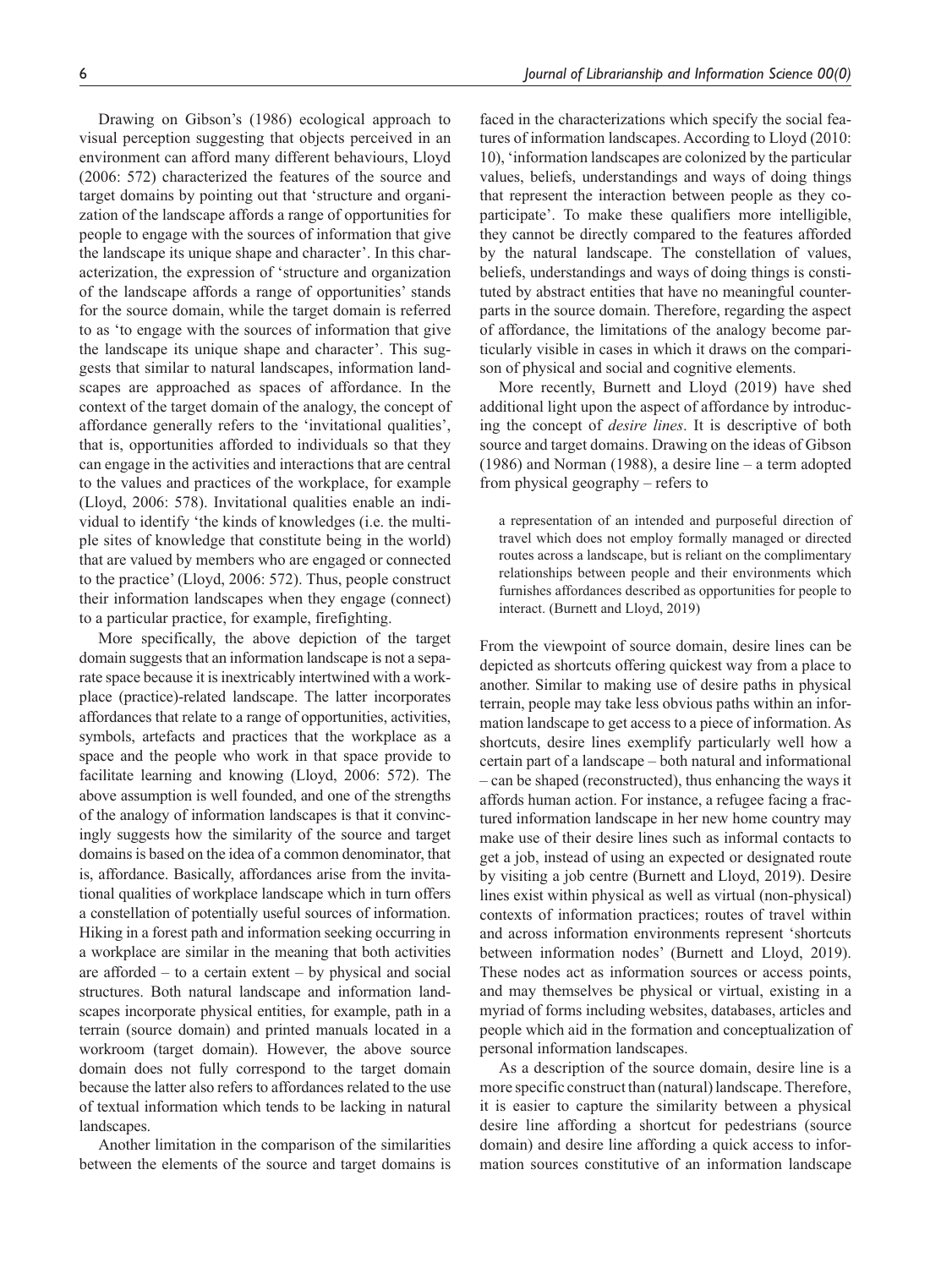(target domain). Common to both elements in the above domains is that such shortcuts save energy and time; in a way, both of them exemplify the use of the principle of the least effort (Zipf, 1949).

# *Information landscapes as spaces entwining physical and imaginary qualities*

Another major aspect of the analogy deals with the ways in which information landscapes are approached as spaces entwining physical and imaginary (non-physical) qualities. This aspect complements the picture of information landscapes as spaces affording the accomplishment of information practices. This is achieved by depicting information landscapes as spaces where information sources are located. Lloyd (2006: 578–579) emphasizes that regardless of context or the skills required to navigate and explore, IL should be viewed as a way of knowing about 'how information is located within a landscape'. Similar to locating hiking paths winding in a natural landscape, information landscapes appear as a space enabling the identification of diverse sources of information. Again, however, the similarity cannot be interpreted literally because the objects of natural landscape are not necessarily informational in the sense of information available in documents, for example.

A further elaboration of the analogy deals with the ways in which such spaces are constituted by entwining physical and non-physical (imaginary) features. To clarify this aspect, Lloyd (2014: 53) points out that (information) landscapes are approached in the qualitative sense – 'as not having a physical form, but as representing a knowledge space' that has resonance with people who are involved in collective practices, endeavours or situations. In a later study characterizing information landscapes constructed by refugees, Lloyd (2015) specified this assumption by drawing on Somerville's (2007: 149–150) ideas of 'placemaking' and 'place literacies' suggesting that place is 'a specific local place . . . filled up by people, practices, objects and representations'. Place also refers to a 'metaphysical imaginary place'. More precisely, for Somerville (2007: 150), the concept of place establishes a 'space between grounded physical reality and the metaphysical space of representation'.

On this basis, information landscapes can be characterized as having 'both physical and metaphysical characteristics, which are entwined and inseparable' (Lloyd, 2015: 1036). However, 'metaphysical' does not primarily stand for a philosophical term because it refers to an imaginary entity, that is, an imagined space where things may be represented (Lloyd et al., 2017). Lloyd and Wilkinson (2016: 301) have specified the above picture by introducing a novel term, that is, *everyday spaces*. They are qualified 'by their information characteristics, and the information resources they afford'. Everyday spaces may be physical, virtual or emotional, but they exist temporally and spatially. Finally, Lloyd and Wilkinson (2016: 301–302) specify the relationship between everyday space and information landscape: each everyday space entwines with others to build the information landscape that is shared by people who are engaged in the project of mutual understanding.

The above characterizations elaborate the picture of information landscapes in that they are qualified as overarching contexts within which everyday spaces are embedded. However, the analogy of information landscapes becomes more complicated because its constituents – that is, everyday spaces – incorporate a set of physical, virtual, temporal, affective, cognitive and social qualifiers. Moreover, the idea of the inseparability of physical and metaphysical (imaginary) features of information landscapes leaves open the question about how a 'specific local place' would be related to natural landscape as a source domain. It is also difficult to see how the imaginary qualifiers of information landscape could be made more understandable by referring to the properties of natural landscape.

All in all, approaching information landscape as a 'knowledge space' which incorporates 'entwined physical and imaginary characteristics' results in a very broad construct, making it difficult to interpret how the physical qualities of the source domain would elucidate the nature of the analogy. Information landscapes can have physical and temporal properties, but the ways in which virtual, cognitive and affective qualifiers appear in natural landscapes are subject to multiple interpretations. Therefore, regarding the above features of information landscapes, the analogy of information landscapes works only partially. Overall, regarding the aspect from which information landscapes are approached as spaces entwining physical and imaginary qualities, the analogy works best when it depicts the similarities between the source and target domains by referring to spaces as locations of objects (e.g. hiking paths for outdoor enthusiasts/libraries as places where books are available for readers). The analogy is weakened when the target domain is qualified by imaginary properties entwined with physical properties.

# *Information landscapes as socially constructed spatial contexts of information practices*

Since her first studies, Lloyd (2006, 2010) has emphasized that information landscapes are not a constellation of stable factors facilitating or constraining information practices; rather, such landscapes are actively constructed by people. This assumption is central to the third major aspect of the analogy. The construction of workplace-related information landscapes occurs when an individual identifies practice-related sources of textual (recorded), embodied (corporeally experienced) and social information (e.g. a colleague's oral advice), seeks access to information of the above types and uses sources of information to perform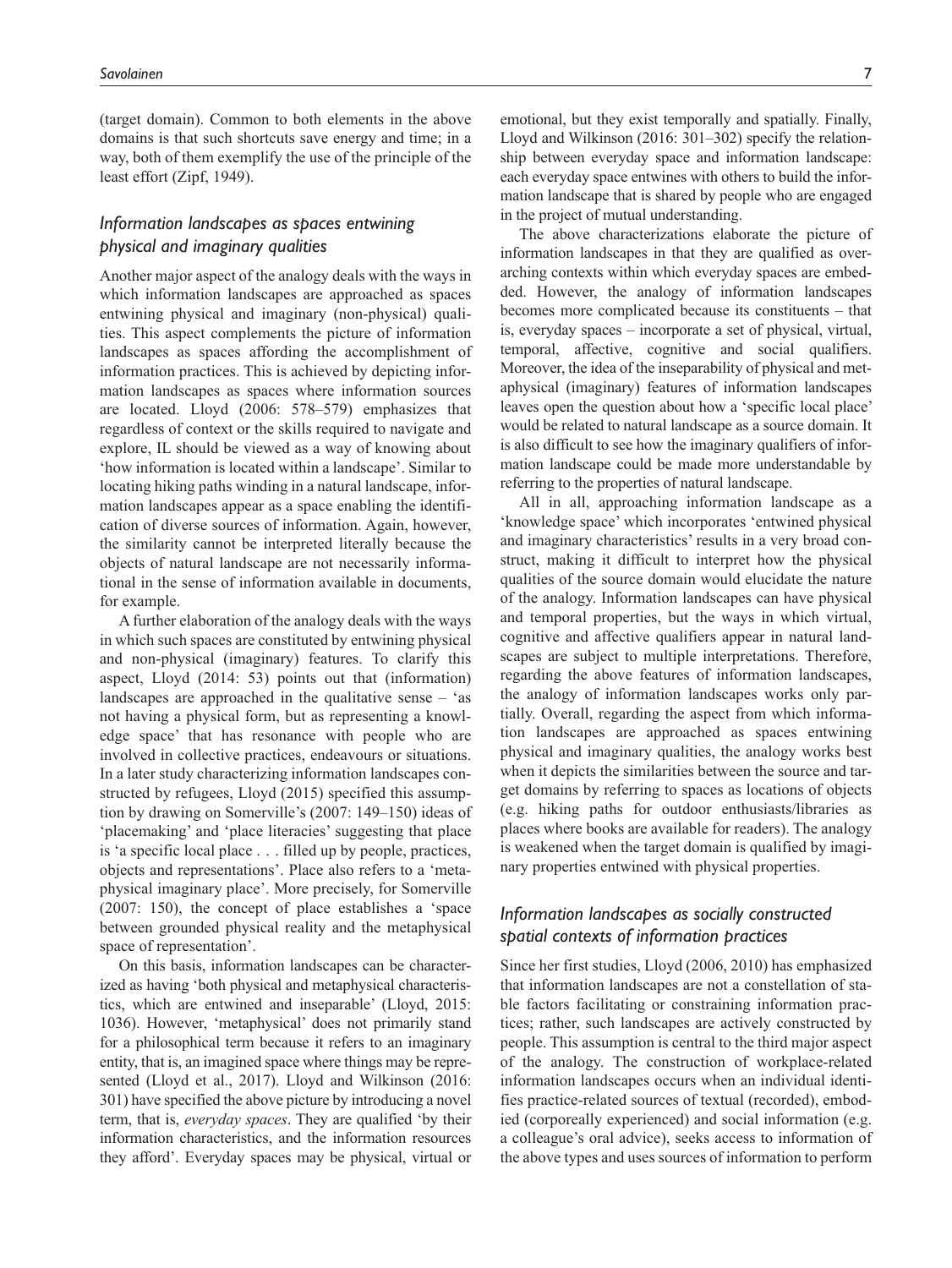work tasks (Lloyd, 2006: 572). However, the construction of information landscapes is not an action of solitary individuals. In contrast, it is social because the assumptions of what kind of information is valuable, and how to seek, use and share it is affected by the beliefs, norms and rules characteristic of a societal or occupational group. Again, the mapping from the source domain onto the target domain does not suggest a one-to-one similarity between how a natural landscape is shaped for the needs of outdoor activities, for example, and how a workplace-related information landscape is constructed.

To broaden the picture of contexts in which information landscapes are constructed, Lloyd et al. (2013: 131) have characterized *everyday information landscapes* constructed by refugees. Different from information landscapes intertwined with workplace landscapes, everyday information landscapes are associated with information that is required for participation in daily life. Information landscape of this type is an overarching construct within which many other subject-specific landscapes can also be recognized, for example, health and leisure. For the construction of an information landscape, it is important how the refugees connect with it, that is, how they operationalize ways of knowing on two levels (Lloyd, 2014: 53–54). The first level focuses on the information landscape's structure and on ways of knowing how the structure is shaped, how to navigate within the information landscape and how access to information is operationalized – it is therefore epistemological in nature. At another level, people engage with situated knowledges of the information landscape (the 'know why' knowledges). At this level, they are engaging with the situated knowledges of the information landscapes indicative of the ontological nature of the site of a practice, for example, knowledge related to health.

The above characterizations refine the picture of the target domain by depicting everyday information landscapes as subject-specific and socially constructed phenomena incorporating epistemological and ontological levels. However, with this elaboration, the analogy of information landscapes is even more difficult to interpret. Compared to the (re)construction of desire lines, for example, it is more demanding to identify similarities between the source and target domains because the properties of natural environment cannot be easily mapped onto the epistemological and ontological levels constitutive of the target domain. The epistemological level indicates how an everyday information landscape is shaped and how it affords information practices, while the nature of the ontological level indicative of the 'know why knowledges' is difficult to decipher from the viewpoint of an analogy. Again, the analogy works best when the similarities between the source and target domains are based on the comparison of relatively concrete instances of shaping the natural and information landscapes, for example, constructing desire lines. In contrast, the analogy loses its power when the construction of information landscapes is depicted as an activity occurring at epistemological and ontological levels.

# *Information landscapes as sub-contexts of information environments and information ecologies*

As noted above, information landscapes can be qualified as overarching contexts within which everyday spaces are embedded (Lloyd and Wilkinson, 2016: 301). However, the construct of information landscapes can also be approached as constituent of a broader context, that is, *information environment*. In her early characterization of IL landscapes, Lloyd (2006: 575) pointed out that an individual can become information literate by passing through two phases. In the first phase, he or she develops individual workplace subjectivity and accesses an information environment (normally through text) which enables him or her to learn to act. In the second phase, the individual begins to 'engage with a landscape that reflects the social, historical, embodied and negotiated experiences of the community of practice and the sources of information valued by the community' (Lloyd, 2006: 575). These two phases of IL also attend to the tensions created when moving from 'artificially constructed environments created by text to real-world information environments' constructed through social and embodied practices (Lloyd, 2006: 575).

Lloyd's (2014) later study has shed additional light upon the relationships of the above constructs. According to Lloyd (2014: 53), information landscapes draw from 'larger and more complex information environments'. For example, a health information landscape is socially constructed and placed within a larger health information environment, which is in turn composed of a wide range of domain-specific and structural knowledges. Thus understood, a health information landscape may be centred on particular knowledge (e.g. diabetes) and ways of knowing how to access this knowledge (Lloyd, 2014: 55). By identifying and connecting with others already familiar with the health system, people become oriented towards the health environment and towards the various landscapes within that environment (e.g. routine medical vs chronic illness). This is important because connecting with health-related information people become familiar with the shape of the health information environment and begin to construct the paths, nodes and edges of their information landscapes.

The above characterization is illuminating because it suggests that information environment forms an overarching context within which there are information landscapes with diverse (information) pathways and desire lines providing access to various sources of information. However, along with the introduction of the construct of information environment, the interpretation of the analogy of information landscape is rendered more difficult because the nature of the source domain of the concept of information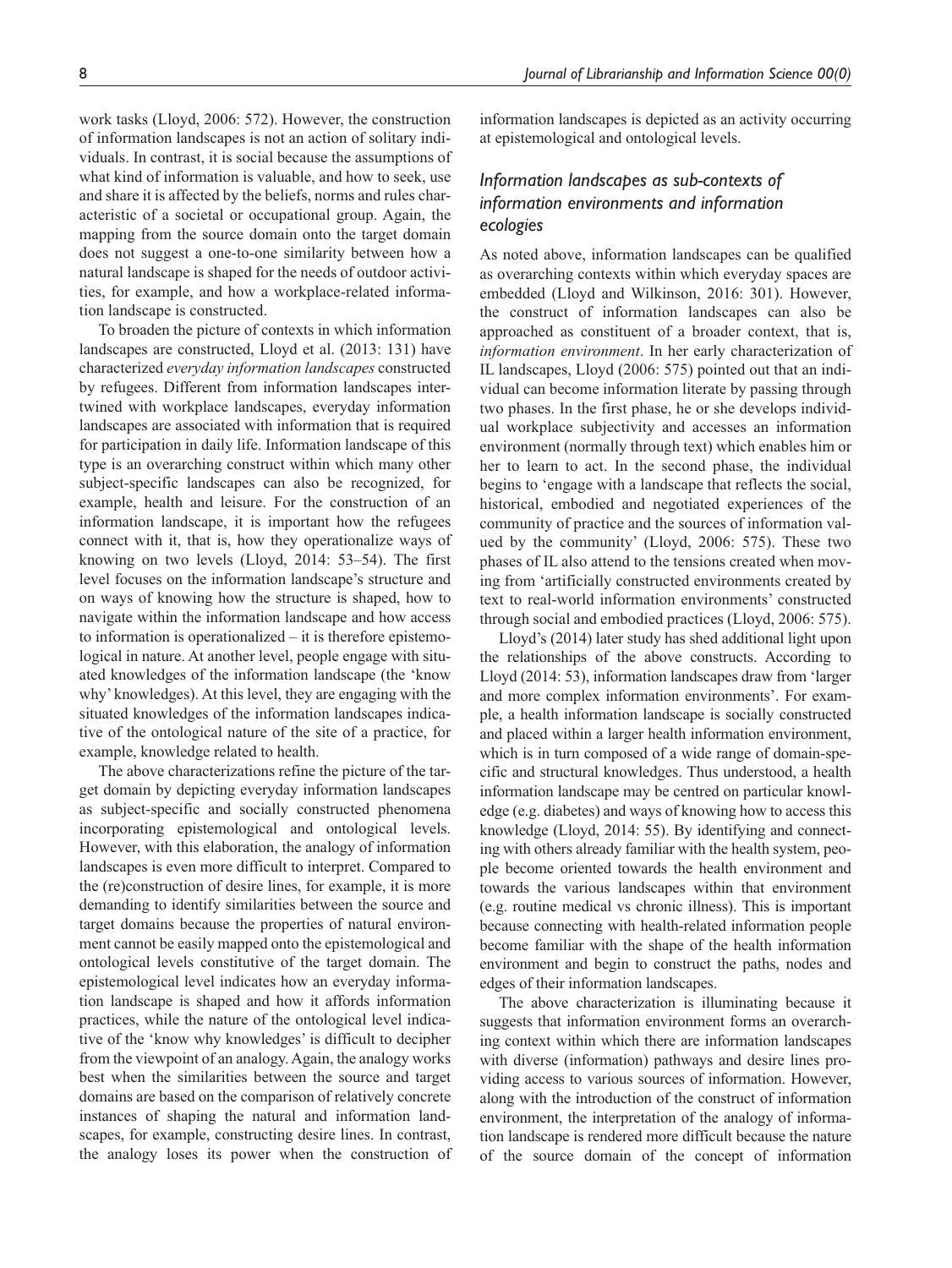environment remains unspecified. The picture of the target domain is complicated further by proposing that such landscapes are constructed 'through access to social, textual and physical information modalities that are relevant to the practice, endeavour or situation' (Lloyd, 2014: 53). Thereby, as Lloyd (2014: 53) points out, information landscapes can be viewed as complex 'information ecologies, which frame particular discourses and narratives and thus entwine people within time and place'.

On the contrary, the introduction of a related term, that is, information ecologies may not clarify the nature of the target domain because the relationship between information ecologies and information landscapes remains unspecific. This is partly due to that the construct of information ecologies is metaphorical; the term 'ecologies' representing the source domain of the metaphor refers to the set of relationships existing between organisms and their environment. The reference to information ecologies is probably due to that the concept of information landscapes is informed by Gibson's (1986) ideas of affordance whereby people take up opportunities furnished by the setting (Lloyd, 2015: 1037). These opportunities are provided by the information landscapes and are recognized through an understanding of what constitutes information and knowledge in a particular setting.

The relationship between information landscape and information environment is specified in a recent study conducted by Burnett and Lloyd (2019). They remind that to construct a way of being in the world, people interact with an information environment and draw from it to construct information landscapes, which reference the sites of knowledge and ways of knowing. This characterization suggests more clearly than Lloyd's (2015) prior investigation that information landscape would be a subset of information environment because the formation of the latter is dependent on the former. This interpretation is in accord with Burnett and Lloyd's (2019) view suggesting that in the first instance information environments appear as larger sites of stable knowledge, that is, epistemic sites about technical or material practices and ways of knowing, normative rules and regulations, traditions and histories. Therefore, information environments represent an 'intersubjective dimension which references shared language, and mutual understanding about what constitutes knowledge and ways of knowing (e.g. cultural understandings about how to be a parent)' (Burnett and Lloyd, 2019). This characterization exemplifies an overarching definition of information environment. Again, however, the question remains whether the characterization is so broad that it rather complicates than elucidates the analogy of information landscapes.

### **Discussion**

By focusing on the analogy of information landscapes proposed by Annemaree Lloyd, the present study contributed to the study of spatial factors constitutive of the contexts of information practices. To examine this issue, two research questions were addressed. First, it was asked, in which ways can the target domain of Lloyd's analogy of information landscapes as a context of information practices be made intelligible by comparing it to the features of landscape (source domain)? Closely related to this issue, the second research question dealt with the main strengths and limitations of the analogy.

The findings indicate that construct of information landscapes has been elaborated gradually by specifying its features and adding some new qualifiers. As a result, the nature of information landscapes as a spatial analogy has become more nuanced. Three major aspects of the analogy were identified:

- 1. information landscapes as spaces affording the accomplishment of information practices,
- 2. information landscapes as spaces entwining physical and imaginary qualities and
- 3. information landscapes as socially constructed spatial contexts of information practices.

Overall, the analogy of information landscapes represents a partial mapping from the source domain onto the target domain. The findings suggest that the analogy works best with regard to identifying similarities between affordances offered by natural landscapes and information landscapes. The construct of affordance makes it intelligible how human activities – though different in nature such as hiking in a forest path and navigating from an information source to another – are enabled (to some extent) both within the context of natural landscape and information landscape. In this regard, one of the strengths of the analogy is that its source domain – that is, landscape – is easily perceivable as an object of everyday experience and thus familiar with us. The analogy is also indicative of how natural landscapes as well as information landscapes are shaped in different and sometimes even unique ways, depending on what kind of entities (e.g. paths, hills, printed documents, networks of colleagues) are located or available in physical spaces. Importantly, the target domain elucidates information landscapes as sites, which afford the identification of information sources and facilitate or constrain access to them. Drawing on the idea of affordance, the attribute of desire lines exemplifies another strength of the analogy because the similarity between the source and target domains can be demonstrated in a concrete way.

On the contrary, the analogy of information landscapes has certain limitations because the features of the source domain cannot be unambiguously mapped onto the target domain. The limits of the analogy become most evident in cases in which attempts are made to identify similarities between non-physical attributes of the source and target domains. Social, cognitive and affective qualities attributed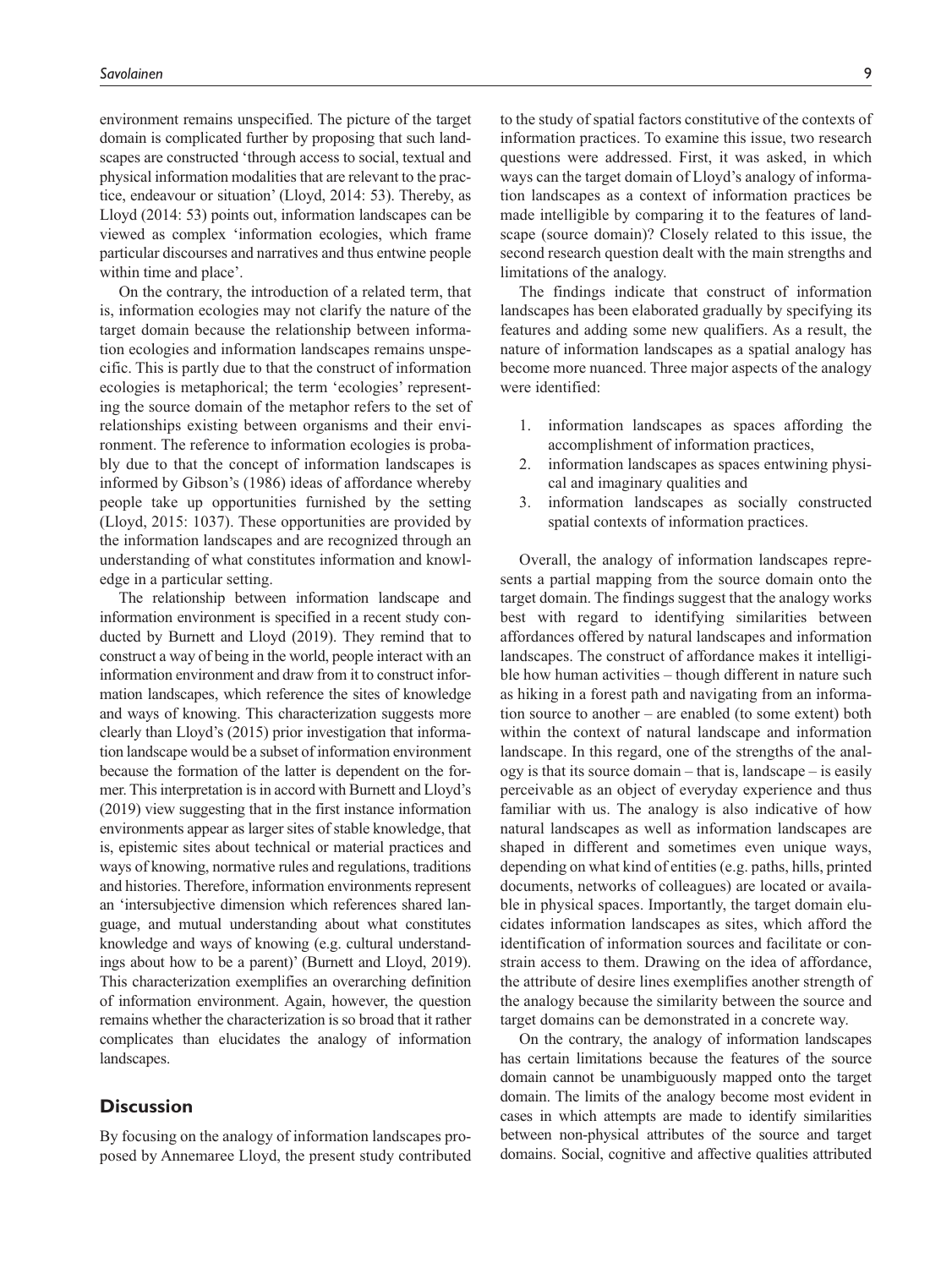to the target domain cannot be unambiguously made intelligible by comparing them to the properties of natural landscapes. This is because information landscapes – based on affordances offered by the information environments – result from social construction. It is a complex process composed of many social, epistemic and corporeal layers. For example, the nature of the social layer may not be directly elucidated by means of the analogy of information landscapes if this layer is approached in terms of *sociality*. It refers to a dynamic relational matrix within which human subjects are constantly interacting in ways that are co-productive, continually plastic and malleable, and through which they come to know the world they live in and find their purpose and meaning within it (Long and Moore, 2012: 41). Approaching information landscape as a 'knowledge space' exemplifies another case in which the analogy is difficult to justify. It is challenging to identify elements of natural landscape so that they would meaningfully indicate similarity with qualifiers characteristic of 'knowledge space'.

This limitation becomes more evident in cases in which the target domain is depicted as a set of subject-specific constructs incorporating epistemological and ontological levels. More generally, when the elements of the target domain become more abstract, it becomes more distant from the content of the source domain, that is, natural landscape, thus rendering it more difficult to capture the core meaning of the analogy. One of the limitations of the analogy depicted in Lloyd's early writings is that its source domain primarily refers to physical (natural) landscape whose 'paths, nodes and edges' (Lloyd, 2006: 579) can be experienced by means of human senses, primarily sight and touch. However, information practices are increasingly accomplished in 'spaceless' digital environments that are more difficult to depict in terms of physical places. The source domains of such environments might be better elucidated as networks, that is, connections between nodes, rather than physical places. The importance of this aspect is aptly acknowledged in Burnett and Lloyd's (2019) recent study on desire lines by noting that they may also exist within virtual (non-physical) contexts. Desire lines of this kind may serve as virtual shortcuts between information nodes, thus offering access points to information sources.

The findings concerning the limitations of the analogy of information landscapes also suggest that it would not merely be explainable as a spatial construct. This is because in the target domain, spatial factors are intertwined with social qualifiers such as norms and values constitutive of the context of information practices. Similar finding was obtained in Savolainen's (2009, 43–45) study, which compared the constructs of information grounds and small worlds. It appeared that local, physical places per se are not particularly interesting if they are reviewed separately from social factors. Ultimately, in information grounds, for example, social factors render spontaneous information sharing and seeking meaningful as something

that people do together when they are co-present and share the same physical space. This is also evident in the case of work-related information landscapes, if they are understood as a socio-spatial contexts in which people engage while accomplishing information practices relevant to task performance, for example.

To elucidate the unique features of the construct of information landscapes, they can be compared with the key characteristics of spatial constructs incorporating metaphorical elements. In this regard, the constructs of information field and information pathways, information grounds and information environment are most relevant because their source domains suggest the existence of real geographic space, different from metaphorical concepts such as information space and information worlds.

Distinct from the construct of information landscapes, the concept of *information field* exemplifies a spatial metaphor, not analogy (Johnson, 2003). Its source domain – that is, field – suggests a two-dimensional space. The target domain – that is, information field – leads to think that the context of informational phenomena is also a two-dimensional space where information seeking and information sharing take place. Johnson (2003: 750) described information field as 'typical arrangement of information stimuli to which an individual is daily exposed'. It is assumed that the physical context in organizations serves to stabilize an individual's information field and largely determines the nature of the information to which individuals are regularly exposed. A more dynamic picture of the metaphor of information field is obtained by approaching it as a space within which there are (information-seeking) *pathways* of diverse kind (Johnson et al., 2006). Similar to information field, the construct of pathway incorporates metaphorical elements because its source domain refers to paths that can be found in natural landscapes. Individuals can pursue their information seeking within an 'information matrix' formed by channels, sources and messages constitutive of pathways (Johnson et al., 2006: 572). Most importantly, the construct of pathways suggests that individuals can change the order in which alternative information sources are consulted, depending on the requirements of the task at hand, for example.

Interestingly, Burnett and Lloyd (2019) approached similar issues, although from a narrower viewpoint of desire lines offering shortcuts within an information landscape. It can be concluded that as a context of information practices, information field is less nuanced than information landscapes in that the former suggests the existence of a relatively stable 'container' where information practices simply take place. In contrast, the analogy of information landscapes exemplifies a dynamic context which is (socially) constructed, entwined with a workplace landscape, for example. The concept of pathways comes closer to the construct of information landscape because both constructs suggest that individuals make use of shortcuts offered by available information sources.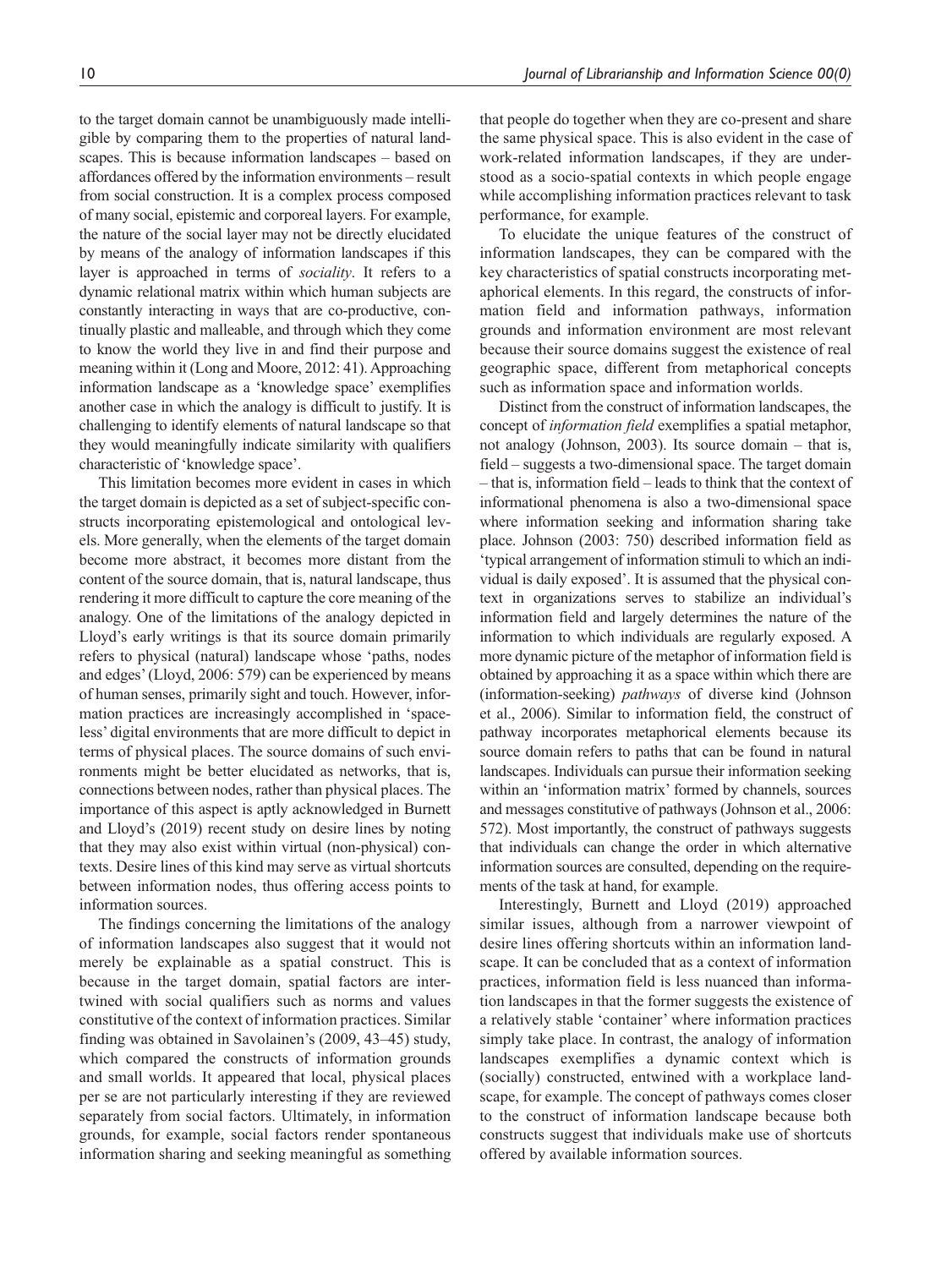Different from the construct of information landscapes, the concept of *information grounds* emphasizes the aspect of temporally sensitive and transient places where information is occasionally encountered, sought and shared (Pettigrew, 1999). Examples of information grounds refer to locales such as medical clinics, hair salons and bookshops. The characterizations of the source domain of the metaphor – that is, 'grounds' – emphasize the importance of physical spaces as everyday arenas where people more or less spontaneously come together (Fisher et al., 2004). Information grounds such as these both enable and constrain information sharing and seeking.

Compared to the construct of information landscapes, the concept of information grounds suggests a more dynamic view on the context of information seeking and sharing because it emphasizes the significance of spontaneity, situationality and temporality of action. Information grounds is a context in which information is randomly shared and encountered rather than purposefully sought, while the analogy of information landscapes suggests that such activities are more purposeful and they tend to recur. Moreover, the analogy of information landscapes suggests that the contexts of information practices tend to be (temporally) more stable than information grounds. Nevertheless, a major characteristic of information landscapes is that they can be (re)constructed, as vividly exemplified by Lloyd et al. (2017) in a study on refugees facing fractured information landscapes in their new home countries and local societies.

Finally, the construct of *information environment* exhibits a broader context of information practices. This aspect is also emphasized in the conceptualizations of information landscapes because they are defined as subsets of information environments (Burnett and Lloyd, 2019; Lloyd, 2015). One of the relevant points of departure for the comparative notions is offered by Lievrouw's (2001) conceptual model for information environment. In her model, the information environment is conceptualized from the standpoint of the information actor or group of actors. Lievrouw suggests that an information actor could conceivably inhabit several discrete or overlapping information environments depending upon activities and imperatives. Similarly, the ways in which Burnett and Lloyd (2019) have characterized the relationships between information landscapes and information environment provide support to the view that they may be perceived as nested constructs because the former is embedded within the latter.

Another relevant study offering the possibility for comparative notions was conducted by Brikše (2006). According to her, information environment refers to a set of factors, resources and processes, which demonstrate knowledge that has been accumulated and used by a specific society, community or individual (Brikše, 2006: 369). From this perspective, the concept of the 'environment' can be approached as the source domain of the analogy of information environment by referring to physical,

chemical or biological systems and sets of factors in which living organisms or communities with external factors exist (Brikše, 2006: 370–371). Similar to Burnett and Lloyd's (2019) approach to information environment, the above characterization exemplifies a broad and flexible definition of environment. In the above studies, however, the characterizations of the source domain – that is, environment – are so broad that they may not offer much elucidation for the concept of information environment as a broader context of information landscapes.

### **Conclusion**

The analogy of information landscapes elaborated by Lloyd exemplifies a sophisticated approach to space-related contextual factors of information practices. Her approach to context comes close to the dynamic view advocated by Dourish (2004: 6; 22): 'context isn't something that describes a setting; it's something that people do' and that context 'isn't just "there," but is actively produced, maintained, and enacted in the course of the activity at hand'. The findings indicate that Lloyd's approach to the construct of information landscapes has evolved gradually since 2006. The nature of information landscapes as an analogy is characterized most explicitly in her early studies (Lloyd, 2006, 2010), while more recent investigations no longer emphasize this aspect. Nevertheless, the construct of information landscapes holds good potential for the elaboration of the ways in which people dynamically construct the contexts of information practices. The major strength of the (implicit) analogy is based on the insightful application of the ideas of affordance, as exemplified by the recent analysis of the construct of desire lines (Burnett and Lloyd, 2019). The findings also suggest that common to all analogies, the construct of information landscapes has certain limitations. As it is evident that the social, cognitive and affective features of information landscapes cannot be fully made intelligible by means of an analogy, future studies may also devote attention to the limits of the analogy.

Because the present investigation concentrated on the analysis of an individual construct, that is, the analogy of information landscapes proposed by Lloyd, further studies are required to elucidate the metaphorical nature of related spatial constructs, as well as to specify the interplay between contextual factors of other kind. As spatial and social factors are often intertwined, one of the potentially important research topics deals with their relationships, not only in terms of metaphors and analogies but also substantive categories depicting contextual features of information practices.

#### **Declaration of Conflicting Interests**

The author(s) declared no potential conflicts of interest with respect to the research, authorship, and/or publication of this article.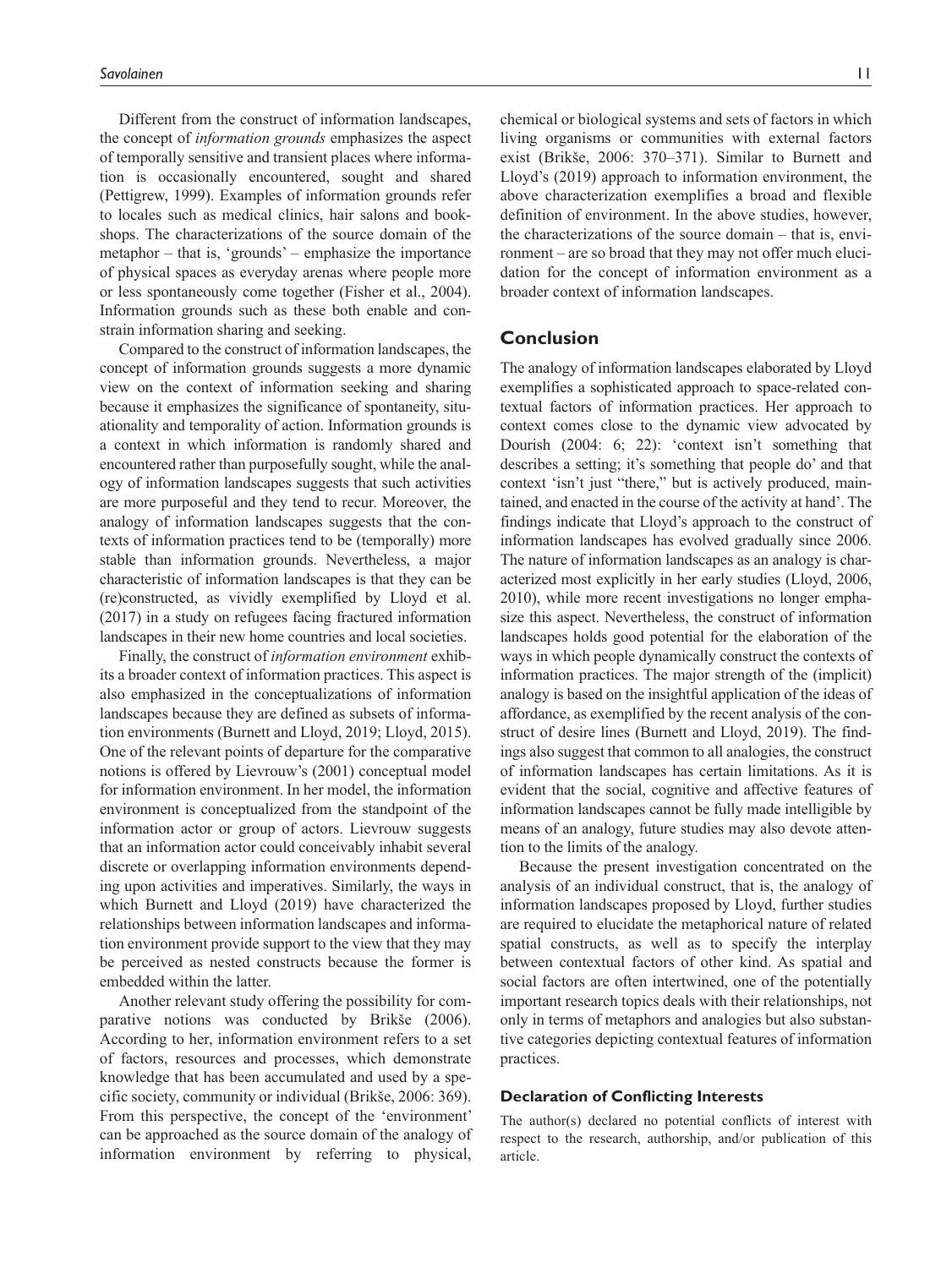#### **Funding**

The author(s) received no financial support for the research, authorship, and/or publication of this article.

#### **ORCID iD**

Reijo Savolainen **<https://orcid.org/0000-0001-9609-3464>** 

#### **References**

- Agarwal NK (2017) *Exploring Context in Information Behavior: Seeker, Situation, Surroundings, and Shared Identities*. San Rafael, CA: Morgan & Claypool Publishers.
- Allard D and Caidi N (2018) Imagining Winnipeg: The translocal meaning making of Filipino migrants to Canada. *Journal of the Association for Information Science and Technology* 69(10): 1193–1204.
- Bartha P (2019) Analogy and analogical reasoning. In: Zalta EN (ed.) *The Stanford Encyclopedia of Philosophy*. Available at: [https://plato.stanford.edu/cgi-bin/encyclopedia/archinfo.](https://plato.stanford.edu/cgi-bin/encyclopedia/archinfo.cgi?entry=reasoning-analogy) [cgi?entry=reasoning-analogy](https://plato.stanford.edu/cgi-bin/encyclopedia/archinfo.cgi?entry=reasoning-analogy)
- Branton N (2009) Landscape approaches in historical archaeology: The archaeology of places. In: Majewski T and Gaimster D (eds) *International Handbook of Historic Archaeology*. New York: Springer, pp. 51–65.
- Brikše I (2006) The information environment: Theoretical approaches and explanations. In: *Informācijas vide Latvijā: 21. gadsimta sākums*. Riga: Zinātne, pp. 368–415. Available at: [https://www.szf.lu.lv/fileadmin/user\\_upload/szf\\_faili/](https://www.szf.lu.lv/fileadmin/user_upload/szf_faili/Petnieciba/sppi/mediji/inta-brikse_anglu.pdf) [Petnieciba/sppi/mediji/inta-brikse\\_anglu.pdf](https://www.szf.lu.lv/fileadmin/user_upload/szf_faili/Petnieciba/sppi/mediji/inta-brikse_anglu.pdf)
- Burnett S and Lloyd A (2019) The road not taken: Locating desire lines across information landscapes. *Information Research* 24(4). Available at: [http://InformationR.net/](http://InformationR.net/ir/24-4/colis/colis1911.html) [ir/24-4/colis/colis1911.html](http://InformationR.net/ir/24-4/colis/colis1911.html)
- Chatman EA (1996) The impoverished life-world of outsiders. *Journal of the American Society for Information Science* 47(3): 193–206.
- Chen C, Cribbin T, Kuljis J, et al. (2002) Footprints of information foragers: Behaviour semantics of visual exploration. *International Journal of Human-Computer Studies* 57(2): 139–163.
- Cisek S and Krakowska M (2019) The diary method and analysis of student's mental representations of information spaces as the research approach in information behaviour research. *Information Research* 24(4). Available at: [http://](http://InformationR.net/ir/24-4/colis/colis1933.html) [InformationR.net/ir/24-4/colis/colis1933.html](http://InformationR.net/ir/24-4/colis/colis1933.html)
- Courtright C (2007) Context in information behavior research. In: Cronin B (ed.) *Annual Review of Information Science and Technology*. vol. 41. Medford, NJ: Information Today, pp. 273–306.
- Dervin B (1997) Given a context by any other name: Methodological tools for taming the unruly beast. In: *Information seeking in context: Proceedings of an international conference on research in information needs, seeking and use in different contexts* (eds P Vakkari, R Savolainen and B Dervin), Tampere, 14–16 August 1996, pp. 13–38. London: Taylor Graham.
- Dourish P (2004) What we talk about when we talk about context. *Personal and Ubiquitous Computing* 8(1): 19–30.
- Fabrikant SI, Montello DR and Mark DM (2010) The natural landscape metaphor in information visualization: The role of commonsense geomorphology. *Journal of the American*

*Society for Information Science and Technology* 61(2): 253–270.

- Fisher KE, Durrance JC and Hinton MB (2004) Information grounds and the use of need-based services by immigrants in Queens, New York: A context-based, outcome evaluation approach. *Journal of the American Society for Information Science and Technology* 55(8): 754–766.
- Gentner D (1983) Structure-mapping: A theoretical framework for analogy. *Cognitive Science* 7(2): 155–170.
- Gibson AN and Kaplan S (2017) Place, community and information behavior: Spatially oriented information seeking zones and information source preferences. *Library & Information Science Research* 39(2): 131–139.
- Gibson JJ (1986) *The Ecological Approach to Visual Perception*. Hillsdale, NJ: Lawrence Erlbaum Associates.
- Greyson D, O'Brien H and Shoveller J (2017) Information world mapping: A participatory arts-based elicitation method for information behavior interviews. *Library & Information Science Research* 39(2): 149–157.
- Haglund J (2013) Collaborative and self-generated analogies in science education. *Studies in Science Education* 49(1): 35–68.
- Haines J, Du JT, Geursen G, et al. (2019) Understanding the information landscape of indigenous elders' knowledge and cultural practices. *Proceedings of the Association for Information Science and Technology* 56(1): 661–663.
- Hartel J and Thomson L (2011) Visual approaches and photography for the study of immediate information space. *Journal of the American Society for Information Science and Technology* 62(11): 2214–2224.
- Hesse MB (1966) *Models and Analogies in Science*. Notre Dame: University of Notre Dame Press.
- Holyoak KJ (2012) Analogy and relational reasoning. In: Holyoak KJ and Morrison RG (eds) *The Oxford Handbook of Thinking and Reasoning*. Oxford: Oxford University Press, pp. 234–259.
- Huvila I (2019) Rethinking context in information research: Bounded versus centred sets. *Information Research* 24(4). Available at: [http://InformationR.net/ir/24-4/colis/](http://InformationR.net/ir/24-4/colis/colis1912.html) [colis1912.html](http://InformationR.net/ir/24-4/colis/colis1912.html)
- Jaeger PT and Burnett G (2010) *Information Worlds: Social Context, Technology and Information Behavior in the Age of the Internet*. New York: Routledge.
- Johnson JD (2003) On contexts of information seeking. *Information Processing & Management* 39(5): 735–760.
- Johnson JD, Case DO, Andrews J, et al. (2006) Fields and pathways: Contrasting or complementary views of information seeking. *Information Processing & Management* 42(2): 569–582.
- Lakoff G and Johnson M (1980) *Metaphors We Live By*. Chicago, IL: University of Chicago Press.
- Lee M and Butler BS (2019) How are information deserts created? A theory of local information landscapes. *Journal of the Association for Information Science and Technology* 70(2): 101–116.
- Lievrouw LA (2001) New media and the 'pluralization of lifeworlds': A role for information in social differentiation. *New Media & Society* 3(1): 7–28.
- Lloyd A (2006) Information literacy landscapes: An emerging picture. *Journal of Documentation* 62(5): 570–583.